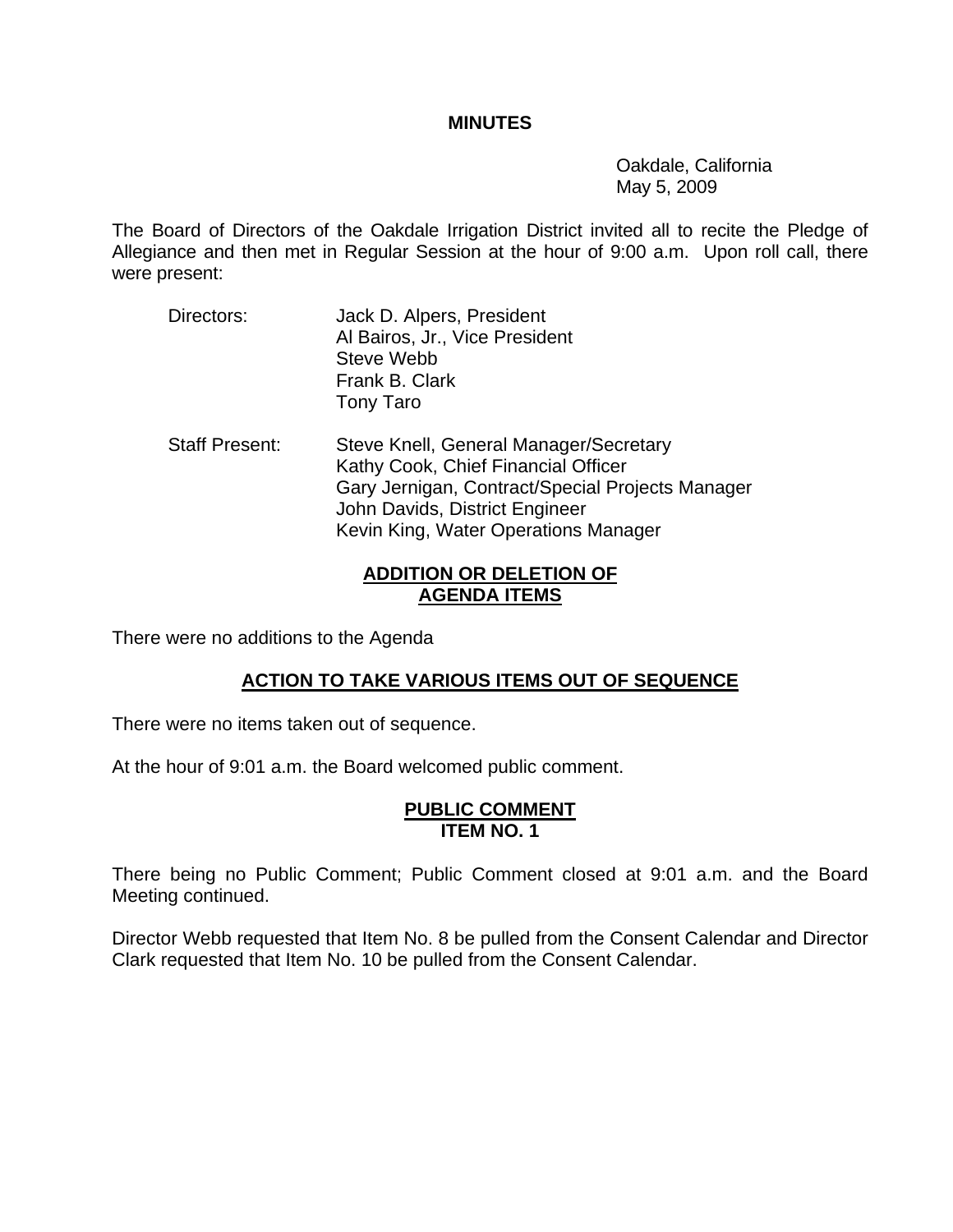## **CONSENT ITEMS ITEM NOS. 2, 3, 4, 5, 6, 7, 9**

### **ITEM NO. 2 APPROVE THE BOARD OF DIRECTORS' MINUTES OF THE REGULAR MEETING OF APRIL 21, 2009 AND RESOLUTION NOS. 2009-29, 2009-30, AND 2009-31**

A motion was made by Director Bairos, seconded by Director Webb, and unanimously supported to approve the Board of Directors' Minutes of the Regular Meeting of April 21, 2009 and Resolution Nos. 2009-29, 2009-30 and 2009-31.

### **ITEM NO. 3 APPROVE OAKDALE IRRIGATION DISTRICT STATEMENT OF OBLIGATIONS**

A motion was made by Director Bairos, seconded by Director Webb, and unanimously supported to approve the Oakdale Irrigation District Statement of Obligations.

## **ITEM NO. 4 APPROVE GENERAL FUND TRANSFER TO DESIGNATED RESERVE ACCOUNTS**

A motion was made by Director Bairos, seconded by Director Webb, and unanimously supported to approve the general fund transfer to designated reserve accounts.

### **ITEM NO. 5 APPROVE PURCHASE OF NEW PRESSURE WASHER FROM D&D SPRAY**

A motion was made by Director Bairos, seconded by Director Webb, and unanimously supported to approve the purchase of a new pressure washer from D&D Spray.

## **ITEM NO. 6 APPROVE GENERAL SERVICES AGREEMENT FOR DENNIS WING TRUCKING**

A motion was made by Director Bairos, seconded by Director Webb, and unanimously supported to approve the General Services Agreement for Dennis Wing Trucking.

## **ITEM NO. 7 APPROVE RESOLUTION ACKNOWLEDGING SOUTH SAN JOAQUIN IRRIGATION DISTRICT'S CENTENNIAL**

A motion was made by Director Bairos, seconded by Director Webb, and unanimously supported to approve the Resolution Acknowledging South San Joaquin Irrigation District's Centennial.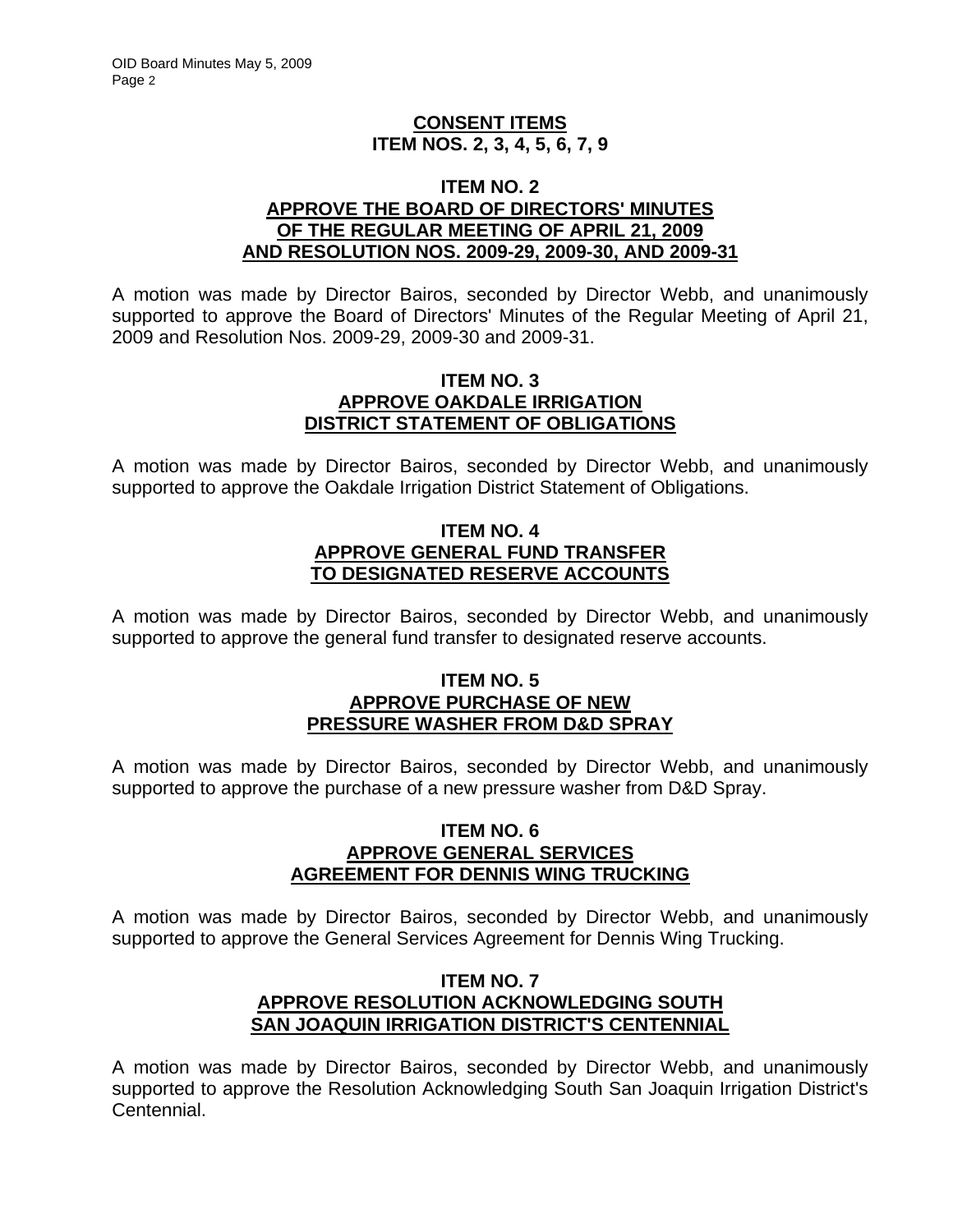## **ITEM NO. 9 APPROVE ENCROACHMENT AGREEMENT ON THE RANEY PUMP PIPELINE (APN: 062-016-016 –LEV)**

A motion was made by Director Bairos, seconded by Director Webb, and unanimously supported to approve the Encroachment Agreement on the Raney Pump Pipeline (APN: 062-016-016 –Lev).

## **ACTION CALENDAR ITEMS NOS. 8, 10, 11, 12, 13,**

### **ITEM NO. 8 APPROVE QUITCLAIM OF TAX DEED RIGHTS OF WAY (APN: 132-047-067 – CENTRAL CALIFORNIA DISTRICT ADVISORY BOARD CHURCH OF THE NAZARENE, A CORPORATION)**

Director Webb asked why the District had not quitclaimed the reservations for tax deed rights of way on this piece of property until now. District Engineer John Davids stated that the District does not investigate each piece of property and it was discovered by the developer who did a title search of the property.

A motion was made by Director Webb, seconded by Director Clark, and unanimously supported to approve the Quitclaim of Tax Deed Rights of Way (APN: 132-047-067 – Central California District Advisory Board Church of the Nazarene, a Corporation).

### **ITEM NO. 10 APPROVE ENCROACHMENT AGREEMENT ON THE CRANE PIPELINE (APN: 062-016-016 – LEV)**

Director Clark stated that the District has an easement on this piece of property and this gentleman builds a fence and a gate on the easement. He asked what the difference is between this gentleman and the lady in Valley Home that built a fence on our easement and we advised her that she had to move the fence. District Engineer John Davids stated that the lady in Valley Home had just started to build the fence and this gentleman had built his entire fence without the District's knowledge. If the District approves this encroachment agreement it will give the District the right to remove the fence if and/or when it becomes necessary.

After further discussion a motion was made by Director Clark and seconded by Director Alpers to deny the request for an Encroachment Agreement on the Crane Pipeline (APN: 062-016-016 - Lev) and was voted as follows:

| Ayes: | Directors Webb, Clark, Alpers |
|-------|-------------------------------|
| Noes: | Directors Bairos, Taro        |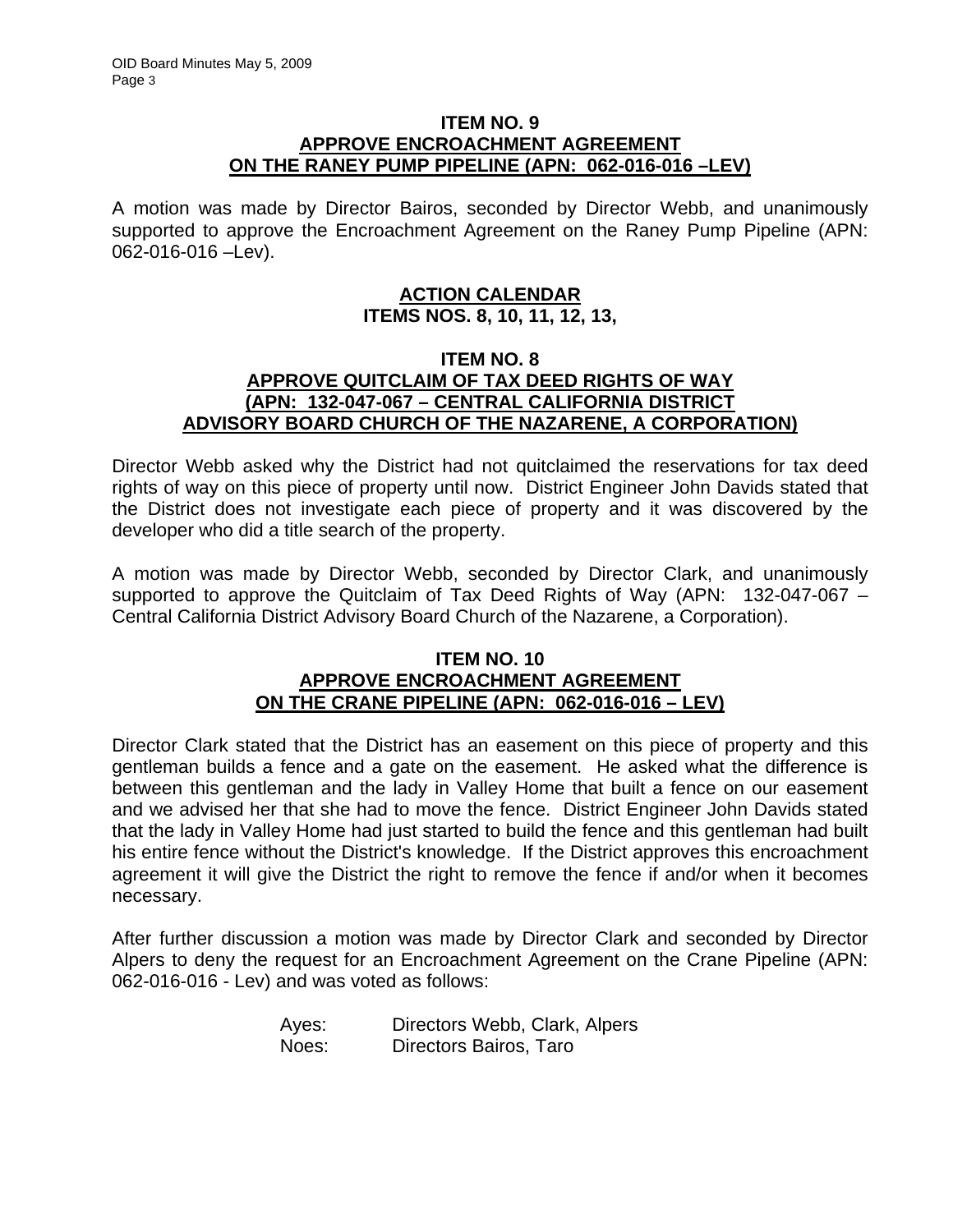### **ITEM NO. 11 REVIEW AND TAKE POSSIBLE ACTION ON FUNDING CALPERS RETIREMENT PLAN'S UNFUNDED LIABILITY**

The Finance Committee met on April 17, 2009 to review the effect of a lump sum payment to the unfunded portion of the District's CalPERS Employee's Retirement Plan.

The District, on an annual basis, pays 7.75% interest on this unfunded liability (debt) of \$1,661,232. OID's current rate of return on reserve investments is 0.5% with no outlook for greater returns in the near future. It makes sense to retire this debt, capture the benefits of reduced annual payments, and avoid long term interest expense.

Advantages of retiring this debt would be a reduction of future annual employer contributions of approximately \$230,000 and a savings of approximately \$410,000 in interest payments over the 9-year payment schedule.

The Finance Committee and Staff recommend that the District make a lump sum payment to fund its unfunded liability as shown on the attached CalPERS correspondence.

A motion was made by Director Bairos, seconded by Director Clark, and unanimously supported to approve funding the CalPERS Retirement Plan's Unfunded Liability.

## **ITEM NO. 12 REVIEW AND TAKE POSSIBLE ACTION ON DRAFT 2009 REVISED BUDGET**

As a result of the District's recent borrowing of \$33 million a draft of a revised 2009 Budget is being submitted for Board consideration.

Revenues increase by \$19.4 million due to the transfer of funds from bond proceeds (\$5.9 in reimbursement and \$13.5 in 2009 capital project funding.) Expenditures increased by \$12.8 million as a net result of:

- ¾ Bond interest expense of \$656,151
- $\triangleright$  Increase in Capital Projects funded by bond proceeds of \$13,347,000
- $\triangleright$  Increase in CalPERS retirement expense for a one-time lump sum payment towards the unfunded liability in the amount of \$1,661,300
- ¾ Reduction on "Pay-As-You Go" Capital Projects of \$3,033,000 (these projects are now funded by bond proceeds.)

A motion was made by Director Webb and seconded by Director Bairos to approve the 2009 Revised Budget and was voted as follows:

| Ayes: | Directors Webb, Clark, Alpers, Bairos |
|-------|---------------------------------------|
| Noes: | Director Taro                         |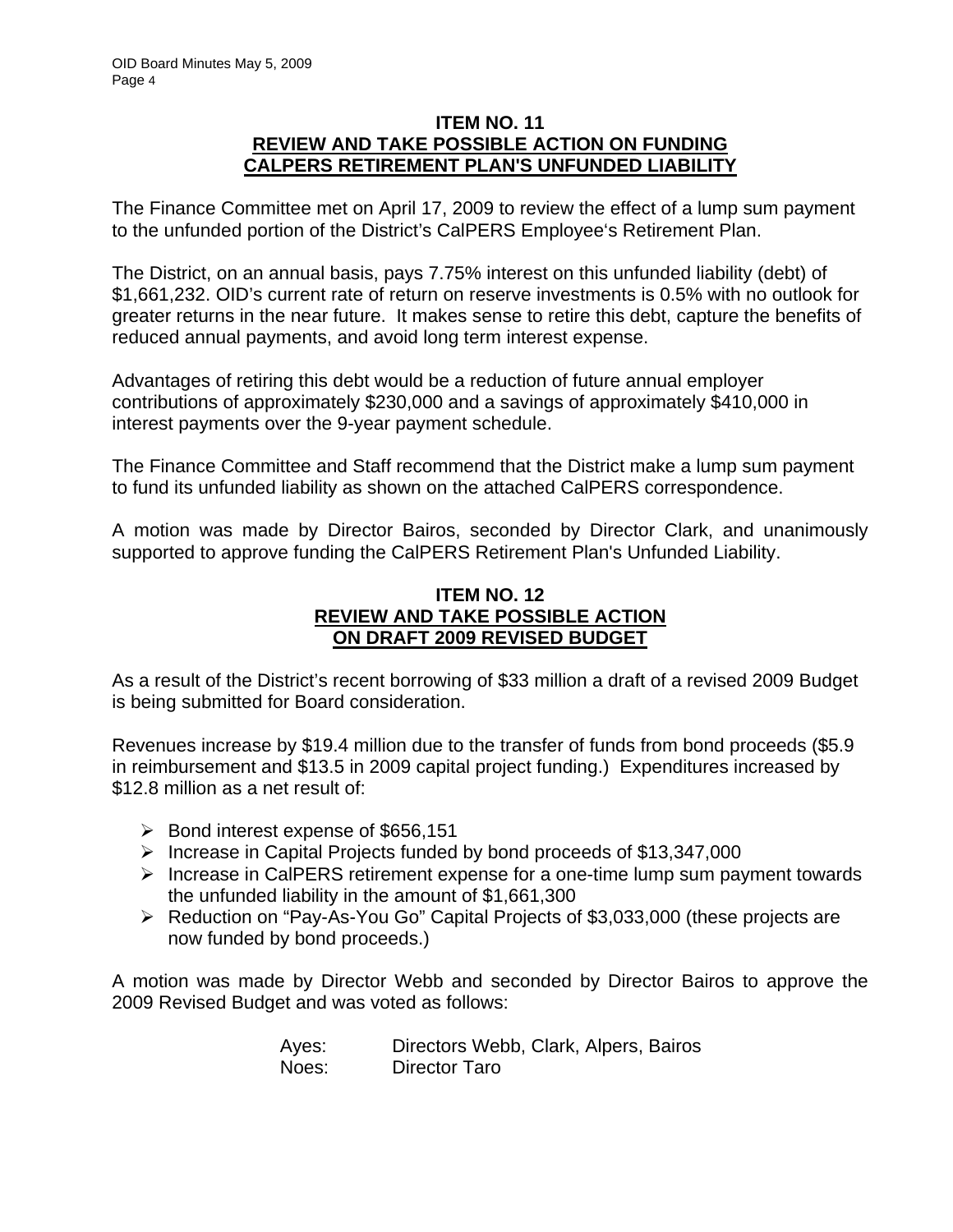## **ITEM NO. 13 REVIEW AND TAKE POSSIBLE ACTION ON GENERAL SERVICES AGREEMENT FOR THE LEASING OF A FLEET GPS TRACKING SYSTEM**

Staff solicited bids for the GPS Fleet Tracking System from seven (7) vendors. The seven vendors are Qualcomm Incorporated, Remote Dynamics, Inc., One Track, Inc., Advanced Tracking Technologies, Inc., Teletrac, Inc., Sage Quest, and Abbott Enterprises. The bids were received on April 17, 2009. Three proposals were received from, Teletrac, Inc., Qualcomm Incorporated and Abbott Enterprises.

Staff recommends award of bid to Teletrac, Inc. based on being the lowest qualified bidder meeting the District's requirements. The Qualcomm and Abbott bids were disqualified based on their inability to meet the District's specifications. Furthermore, Teletrac has proposed two options, a lease option and a purchase option. The advantage of a lease option is that Teletrac will provide software updates and support at no additional cost, whereas the purchase option charges for such services. In addition, the lease option has a \$1 purchase option at the end of the lease. Therefore, Staff recommends awarding the bid to Teletrac, Inc. with the selection of the lease option.

A motion was made by Director Webb, seconded by Director Alpers, and unanimously supported to approve the General Service Agreement for the Leasing of a Fleet GPS Tracking System.

# **DISCUSSION ITEM ITEM NOS. 14**

### **ITEM NO. 14 DISCUSSION ON THE STATUS OF THE 100-YEAR CELEBRATION**

The Board will be updated on the status of activities surrounding the 100-Year Celebration.

General Manager Steve Knell updated the Board of Directors on the status of the 100-Year Celebration.

# **ITEM NO. 15 COMMUNICATIONS**

# A. **GENERAL MANAGERS REPORT**

## **Safety Activities**

1. 127 days without a lost time injury accident.

# **Administration Activities**

- 1. Meeting with SSJID and TD GM's to review submitted Applications for Mr. Felte's position.
- 2. Submitted 6 job offer letters for 1 DSO and 5 C&M workers.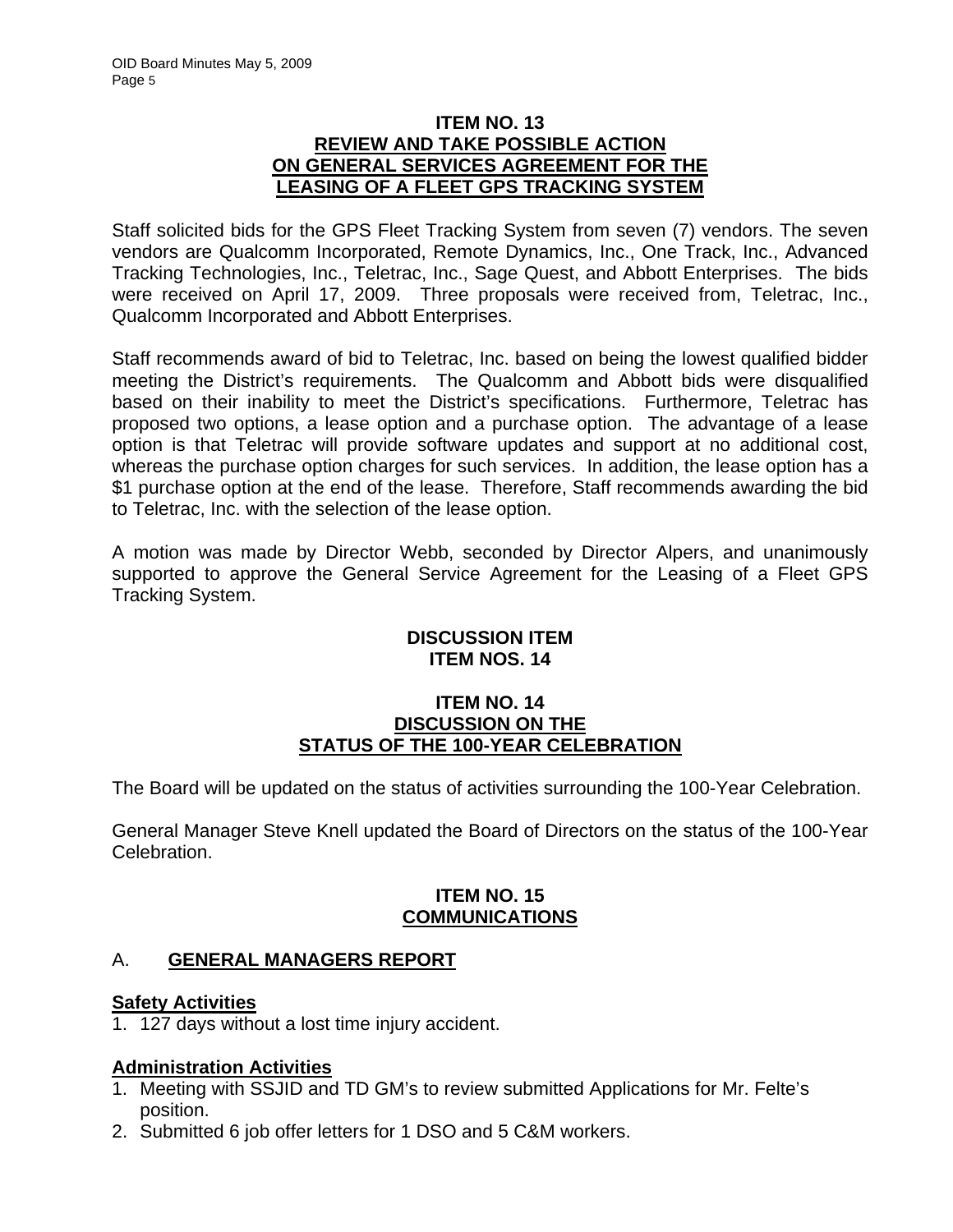- 3. OID's contract for uniform services is up in June. Arranging meetings with staff on renewal options. Shorts?
- 4. First Employee's Newsletter went out with paychecks last week.
- 5. Meeting with Clint Walker on Lubbers matter Monday, May  $4<sup>th</sup>$ .
- 6. Will be attending a USCID Planning Meeting in Sacramento May 5<sup>th</sup> in the afternoon.
- 7. City of Oakdale is hosting a Community Wide Public Forum on the City's financial situation May  $7<sup>th</sup>$  at 6:30 at the Gene Bianchi Ctr.
- 8. SJ County Farm Bureau is hosting their annual dinner May  $8<sup>th</sup>$  in Stockton.
- 9. Knights Ferry trial scheduled for May  $12^{th} 15^{th}$ . Large time commitment to this trial.
- 10. Oakdale Chamber of Commerce Chocolate Festival May 16<sup>th</sup> and 17<sup>th</sup>.
- 11. ACWA May 19<sup>th</sup>-22<sup>nd</sup>.
- 12. May 26<sup>th</sup> is SSJID centennial celebration.
- 13. Memorial Day is May  $25<sup>th</sup>$  and OID's offices will be closed.

# **Contract and Special Project Activities**

- 1. Cape Horn Tunnel Final Contract Modification closing out the contract with Drill Tech is in preparation.
- 2. Little John Creek Dam Project Final control installation to be completed by Sierra Controls for the SCADA system once the agreement has been signed by Brunkard for access to the signal relay tower. Final Contract Modification closing out the contract with Teichert Construction is in preparation.
- 3. Riverbank/South Main Final Contract Modification closing out the contract with Sierra Mountain Construction is in preparation.
- 4. Fairbanks/Cometa Control Structure Rehabilitation Final Contract Modification closing out the contract with Teichert Construction is in preparation.
- 5. Fairbanks/SSJID Main The final invoice with remaining lien releases has not been received from Preston Pipeline.
- 6. South Main Canal and Tunnel Projects (CEQA) The CH2M HILL CEQA team conducted the initial site investigation on February 12, 2009 followed up with a Biological Site Investigation on February 19, 2009. The initial Cultural Investigation was conducted on March 3, 2009 and another detail review of the area downstream of Wilms Road previously identified as a potential burrowing animal site was conducted on April 23, 2009. The last review by a certified biologists determined these areas would not present an issue for mitigation. The determination for the projects from Goodwin Dam to 2-Mile Bar (Segment I) and from Tunnel #7 to the second Concrete Flume downstream of Tunnel #7(Segment II) will fall under a Category Exemption. CH2MHILL is in the process of completing and filing the necessary paperwork for the exemption.
- 7. South Main Canal and Tunnel Projects (Engineering) Condor continues with the design and document completion to 100% for the South Main from Goodwin Dam to 2- Mile Bar (Segment I) and from Tunnel #7 to the second Concrete Flume downstream of Tunnel #7 (Segment II). Condor is also performing some preliminary engineering to support CH2MHILL on the CEQA evaluation on the 2-Mile Bar Tunnel. Condor conducted field investigations on section from Tunnel #7 to the second Concrete Flume downstream of Tunnel #7 (Segment II) for the final design and document preparation for the Bid Package. The bid package is being prepared now and will be completed for May 15<sup>th</sup> distribution for review. Bids will be sent out by June 15, 2009 to support an award date at the end of August, 2009.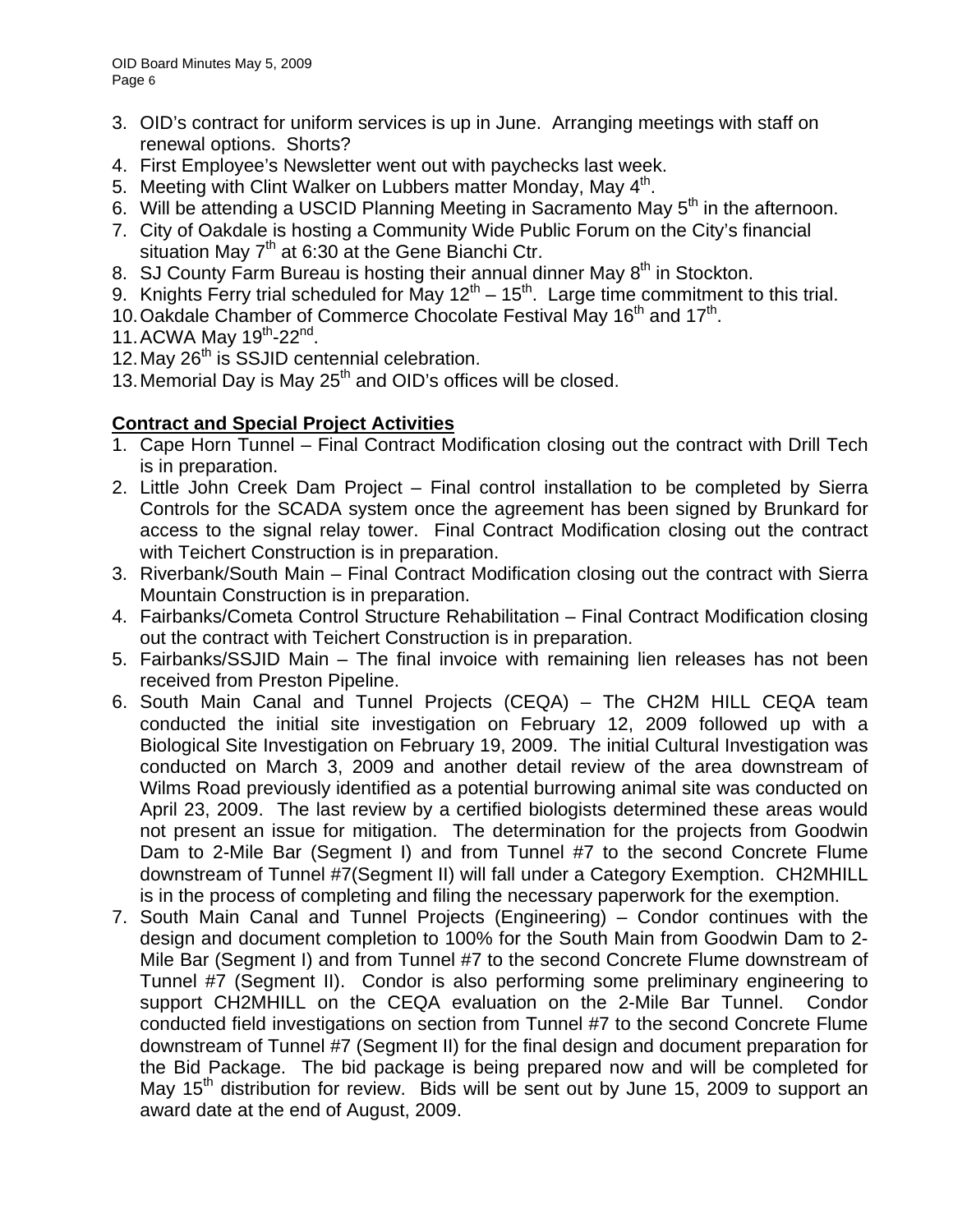- 8. Lessons Learned meetings in progress with Provost & Pritchard and Giuliani & Kull on the engineering and construction management of the recent projects.
- 9. Bids were received for the two RFP's sent out in March and April, one RFP is for the GPS system to be installed on the District Vehicles and the second RFP is for District Uniforms.
- 10. Contract Administration activities on issued contracts to be renewed and/or issued, Work Releases and Change Orders for all contracts.
- 11. Organizational plan is being assemble for all the project coordination for 2009/2010 projects.
- 12. Project coordination with Engineering Consultants.
- 13. Construction Management and Contracts Administration manuals being developed.
- 14. Contract Management course being prepare for OID personnel.

# **Construction & Maintenance Activities**

- 1. Review of Job Set Up Forms
- 2. Various Landowner Meetings
- 3. Preparing Employee Evaluations
- 4. Assisting Engineering Department with constructability review of 2009/2010 Capital Improvement Projects.
- 5. On-going review of potential dirt sites.
- 6. Completed maintenance repair on Lynn Chappel's turnout on the Tulloch Lateral on Tuesday, April 28<sup>th</sup>.
- 7. Completed inspection and patch work of the Consoli/Lane Pipelines on the Hansen property on Wednesday, April 29<sup>th</sup>. Approximately 160lf of 24" CP will need to be removed and replaced with 24" PVC pipe.
- 8. Received a check from the State of California for \$74, 052.68 for reimbursement of the Air Resources Board Grant for the emission's particulate filter placement on three pieces of District equipment.
- 9. Will be attending a Hazardous Materials First Responder Operations Class May 5<sup>th</sup> thru May  $7<sup>th</sup>$  in Modesto.

# **Engineering Activities**

- 1. Working with V.A. Rodden on Lease Agreement for Phase I facilities, scope development for Phases II and III per the Board approved V.A. Rodden Agreement, Annexation per V.A. Rodden Agreement and outgoing construction issues associated with Phase I work.
- 2. P&P working on 50% design drawings for 2009/2010 Capital Projects.
- 3. Continuing to work with USACOE and USFWS as it pertains to environmental mitigation. DRAFT BO submitted to USFWS on 4/27/09. DRAFT Mitigated Negative Declaration was completed and mailed to the State Clearing House on 4/29/09.
- 4. Performing research of APN files and facility files for the 2009/2010 Capital Projects.
- 5. Setting up landowner meetings for the 2009/2010 Capital Projects.
- 6. Letter sent to Mr. Hansen for his illegal pump encroachment. Support Services has determined that approximately 160 LF of pipe needs to be replaced through the Hansen Property. Those leaks that could be addressed were addressed.
- 7. Water Committee meeting on 5/4/09 to discuss Willms Ranch Proposal.
- 8. Met with Condor on 4/29/09 to discuss Main Canal projects for this winter.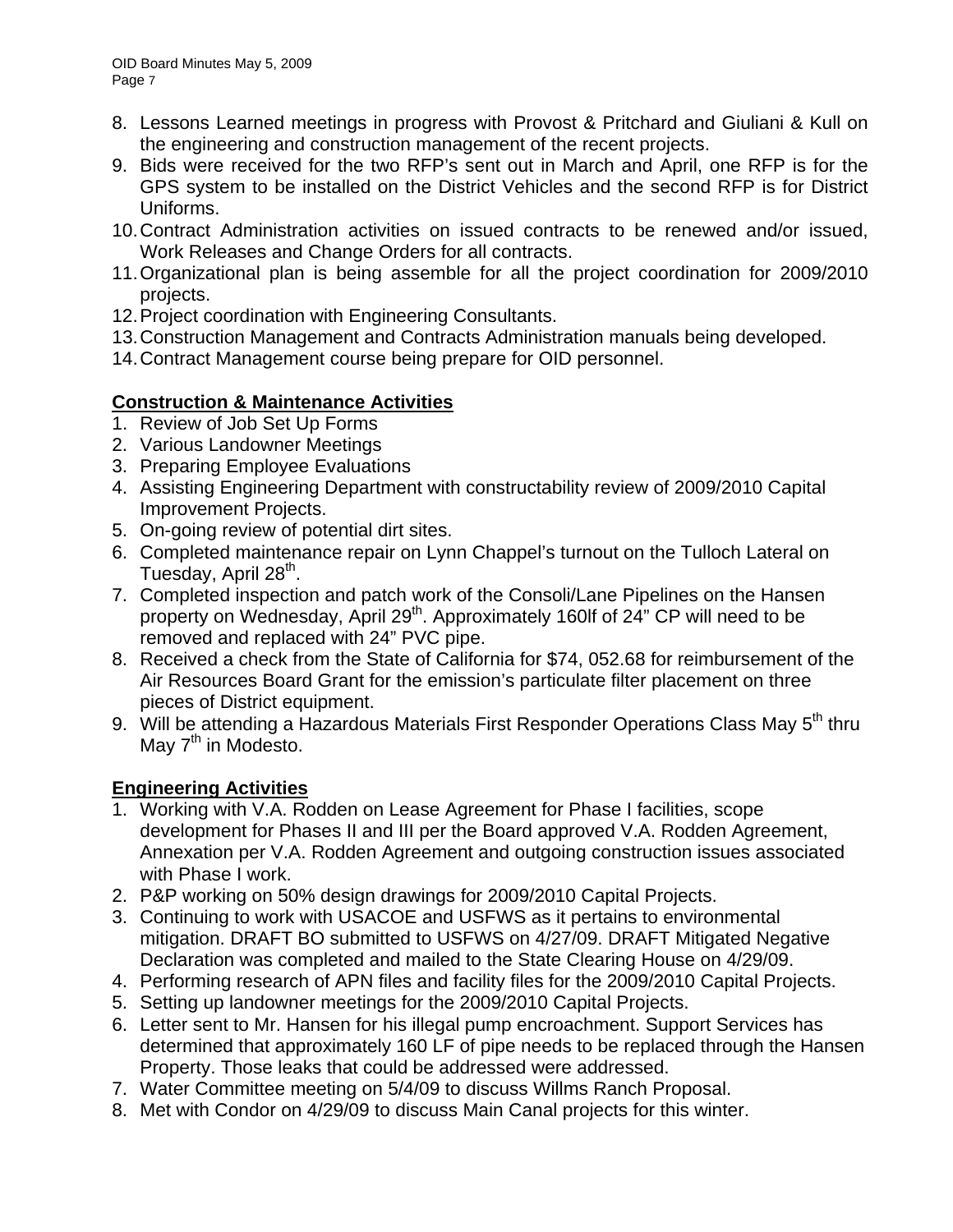- 9. Brady Pipeline Encroachment Agreement for John Brichetto has yet to be signed by John and his wife.
- 10. Assistant Engineer, Eric Thorburn took his Professional Engineers exam on 4/24 and 4/25. Results should be here in about 13 weeks.
- 11. Ongoing project status meetings with Provost and Prichard, Inc.

# **Water Operations Activities**

- 1. Processing out of district service agreements
- 2. Rotation 4 started on April  $26<sup>th</sup>$  and will be a 14 day rotation. 12 day rotations will begin on May  $10<sup>th</sup>$ .
- 3. Participated in a SJ River Salinity & Flow objective workshop on April 22<sup>nd</sup> in Sacramento.
- 4. Attended an Ag Water Management Council meeting on April 22<sup>nd</sup> in Sacramento.
- 5. Aquatic herbicide applications began on April  $28<sup>th</sup>$ .
- 6. DSO interviews have been completed and offer letters were mailed on May 1<sup>st</sup>.
- 7. Responding to various landowner issues.
- 8. Assisting the Engineering Department with design criteria for 2009/2010 Capital Improvement Projects.
- 9. Water Utilities Bob Nielsen attended the AWWA annual training seminar in S. Lake Tahoe during the week of April  $27<sup>th</sup>$ .
	- a. ID 22 Nothing to Report
	- b. ID 41 Nothing to Report
	- c. ID 42 Nothing to Report
	- d. ID 45 & 49 Nothing to Report
	- e. ID 46 Committee has asked OID to develop options for financing/funding.
	- f. ID 51 Nothing to Report
	- g. ID 52 Nothing to Report
	- h. RWS Nothing to Report

# **Finance and Accounting Activities**

- 1. Carol Arnold announced that she will be retiring on June 18, 2009.
- 2. Aetna insurance cards were mailed to employees on Tuesday, April 28, 2009.
- 3. Prepared an amended 2009 Budget and along with the General Manager met with the Finance Committee for review on April 17, 2009.
- 4. Met with the General Manager and Finance Committee to review the possible transfer of funds to the District's designated reserves.
- 5. Met with the General Manager and Finance Committee to review paying off the District's unfunded liability with CALPers.
- 6. Routine accounting functions (AP,AR, PR, billings, account reconciliations, etc.)

# B. **COMMITTEE REPORTS**

Water/Engineering Committee Meeting, May 4, 2009

- $\triangleright$  Schonhoff Request (pasture to trees)
- ¾ Review Wilms Ranch Development Proposal
- ¾ Ohe Access Agreement as it Relates to Willms Development
- $\triangleright$  Annexation Fee Changes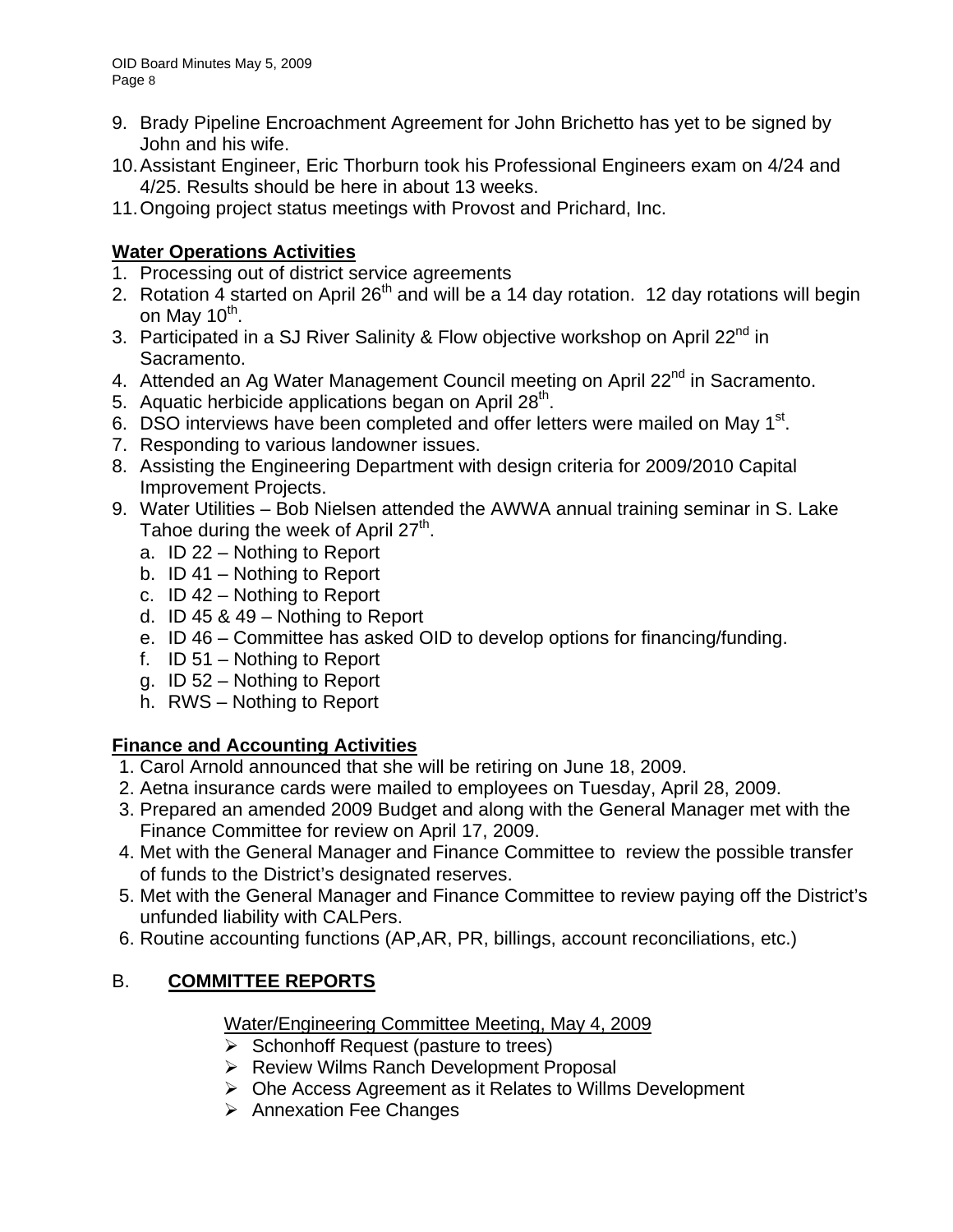OID Board Minutes May 5, 2009 Page 9

Director Webb stated that the Committee met yesterday and denied Mr. Schonhoff's request; agreed that the Ohe and Willms matters are two separate issues and to advise Mr. Willms' attorney of this fact; and the annexation fees will be brought to the Board Meeting on May 19, 2009 and the fees will be adjusted based on the value of the District.

## C. **DIRECTORS' COMMENTS/SUGGESTIONS**

Director Webb Director Webb had not comments.

Director Clark Director Clark had no comments.

Director Alpers Director Alpers had no comments.

Director Bairos Director Bairos had no comments.

Director Webb Director Webb had no comments.

At the hour of 10:07 a.m. the Board adjourned to Closed Session

### **CLOSED SESSION ITEM NO. 16**

- **A***. Government Code* **§54957**  Public Employment **Title**: Tri-Dam General Manager
- **B***. Government Code §***54956.8 Conference with Real Property Negotiator Negotiating Parties:** OID, Stockton East Water District, City of Stockton,<br>Westside Interests and City and County of San<br>Francisco **Property:** Water **Agency Negotiators:** General Manager and Water Counsel  **Under Negotiations:** Price & Terms

At the hour of 11:00 a.m. the Board adjourned to open session

General Manager Steve Knell stated that there was no reportable action from Closed Session.

#### **OTHER ACTION ITEM NO. 17**

At the hour of 11:00 a.m. the meeting was adjourned. The next Regular Board Meeting of the **Oakdale Irrigation District Board of Directors** is scheduled for **Tuesday, May 19, 2009 at 9:00 a.m.** in the board room at 1205 East F Street, Oakdale, CA.